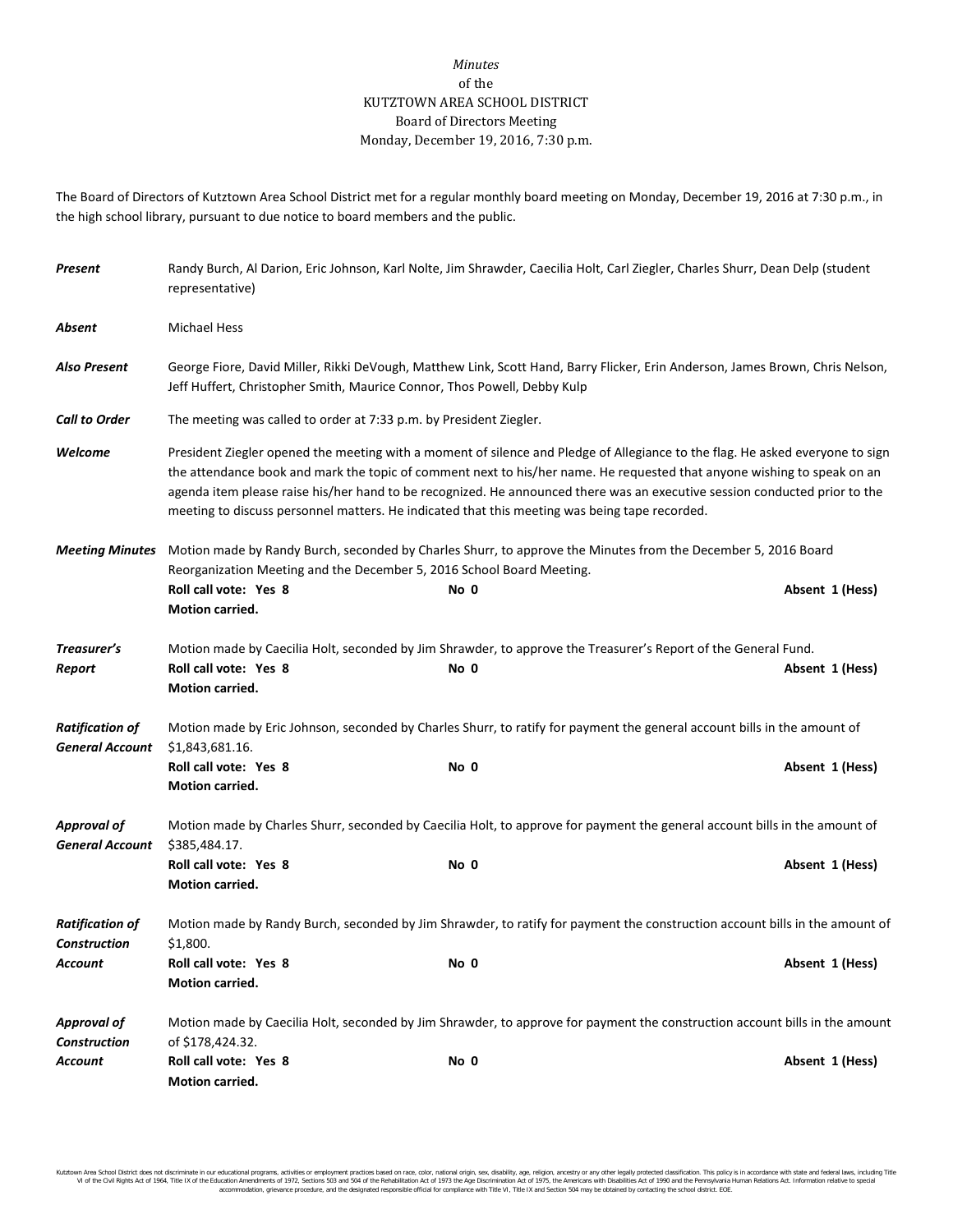| <b>Superintendent's</b> Holiday Concerts        |                                                                                                                                                                                                                                                                          |                                                                                                                                                                                                                                                                                                                                                                                                                                                                                                                                                                                                                                                                                                                                                                                                                                                                                                                                                               |  |      |  |  |  |                 |
|-------------------------------------------------|--------------------------------------------------------------------------------------------------------------------------------------------------------------------------------------------------------------------------------------------------------------------------|---------------------------------------------------------------------------------------------------------------------------------------------------------------------------------------------------------------------------------------------------------------------------------------------------------------------------------------------------------------------------------------------------------------------------------------------------------------------------------------------------------------------------------------------------------------------------------------------------------------------------------------------------------------------------------------------------------------------------------------------------------------------------------------------------------------------------------------------------------------------------------------------------------------------------------------------------------------|--|------|--|--|--|-----------------|
| <b>Reports</b>                                  | MS Student Selected for Make-A-Wish Program                                                                                                                                                                                                                              |                                                                                                                                                                                                                                                                                                                                                                                                                                                                                                                                                                                                                                                                                                                                                                                                                                                                                                                                                               |  |      |  |  |  |                 |
|                                                 | <b>KASD Interactive Studio</b>                                                                                                                                                                                                                                           |                                                                                                                                                                                                                                                                                                                                                                                                                                                                                                                                                                                                                                                                                                                                                                                                                                                                                                                                                               |  |      |  |  |  |                 |
|                                                 |                                                                                                                                                                                                                                                                          | Silan Gym Opening                                                                                                                                                                                                                                                                                                                                                                                                                                                                                                                                                                                                                                                                                                                                                                                                                                                                                                                                             |  |      |  |  |  |                 |
| <b>Board Committee T.C.C.</b><br><b>Reports</b> |                                                                                                                                                                                                                                                                          | Mr. Miller reported the committee approved the 2017 budget and elected officers for the new year.                                                                                                                                                                                                                                                                                                                                                                                                                                                                                                                                                                                                                                                                                                                                                                                                                                                             |  |      |  |  |  |                 |
|                                                 | <b>PSBA</b>                                                                                                                                                                                                                                                              | Mrs. Holt reported PSBA is seeking submissions from each school entity for the Success Starts Here PA Public School<br>campaign.                                                                                                                                                                                                                                                                                                                                                                                                                                                                                                                                                                                                                                                                                                                                                                                                                              |  |      |  |  |  |                 |
|                                                 | <b>BCIU</b>                                                                                                                                                                                                                                                              | No report.                                                                                                                                                                                                                                                                                                                                                                                                                                                                                                                                                                                                                                                                                                                                                                                                                                                                                                                                                    |  |      |  |  |  |                 |
|                                                 | <b>BCTC</b>                                                                                                                                                                                                                                                              | No report.                                                                                                                                                                                                                                                                                                                                                                                                                                                                                                                                                                                                                                                                                                                                                                                                                                                                                                                                                    |  |      |  |  |  |                 |
|                                                 | P&C                                                                                                                                                                                                                                                                      | Mrs. Holt reported Dr. Hand presented a preview of the digital event and coding activities at all levels. She also<br>reported the committee discussed policies and a spirit sale.                                                                                                                                                                                                                                                                                                                                                                                                                                                                                                                                                                                                                                                                                                                                                                            |  |      |  |  |  |                 |
|                                                 | ECC                                                                                                                                                                                                                                                                      | Mr. Burch reported the committee received an update on the stadium project which showed an updated plan for the<br>concession stand addressing some concerns.                                                                                                                                                                                                                                                                                                                                                                                                                                                                                                                                                                                                                                                                                                                                                                                                 |  |      |  |  |  |                 |
|                                                 |                                                                                                                                                                                                                                                                          | Facilities Mr. Burch reported the committee received an update on the high school construction project, and held discussions<br>on the stadium project, replacement of ceiling tiles, and coverage for an event at the middle school on Christmas Eve.                                                                                                                                                                                                                                                                                                                                                                                                                                                                                                                                                                                                                                                                                                        |  |      |  |  |  |                 |
|                                                 | Student Dr. Darion reported Mr. Flicker presented a plan to streamline courses of studies at the high school.<br>Achievement                                                                                                                                             |                                                                                                                                                                                                                                                                                                                                                                                                                                                                                                                                                                                                                                                                                                                                                                                                                                                                                                                                                               |  |      |  |  |  |                 |
|                                                 | <b>Education</b>                                                                                                                                                                                                                                                         | <b>Special</b> No report.                                                                                                                                                                                                                                                                                                                                                                                                                                                                                                                                                                                                                                                                                                                                                                                                                                                                                                                                     |  |      |  |  |  |                 |
| Personnel                                       | 1.<br>2.<br>3.<br>4.<br>5.                                                                                                                                                                                                                                               | Motion made by Randy Burch, seconded by Eric Johnson, to approve the following personnel items:<br>The acceptance of the resignation of Leon Smith as a part-time van driver, effective December 9, 2016.<br>The approval of Kevin Conrad as head softball coach for the 2016-2017 school year, at a stipend of \$3,955.<br>The approval of Austin Cory as a volunteer assistant boys basketball coach for the 2016-2017 school year.<br>The approval of a child-rearing leave for employee #1754 commencing on approximately June 7, 2016 through the end of<br>the 2016-2017 school year.<br>The approval of a PLACEHOLDER for a part-time administrative assistant position for the Kutztown Area Education<br>Foundation at a salary to be determined. This position will be fully funded by the Foundation.<br>All Personnel are Approved Pending the District's Receipt of All Mandated Credentials<br>Roll call vote: Yes 8<br>No 0<br>Motion carried. |  |      |  |  |  | Absent 1 (Hess) |
| Conference<br><b>Request</b>                    | Motion made by Al Darion, seconded by Randy Burch, to approve the conference request for employee #1775 to attend the<br>PETE & C on February 12-15, 2017 in Hershey, PA, at a cost of \$653.04.<br>N/A 1 (Shrawder)<br>Roll call vote: Yes 7<br>No 0<br>Absent 1 (Hess) |                                                                                                                                                                                                                                                                                                                                                                                                                                                                                                                                                                                                                                                                                                                                                                                                                                                                                                                                                               |  |      |  |  |  |                 |
|                                                 | <b>Motion carried.</b>                                                                                                                                                                                                                                                   |                                                                                                                                                                                                                                                                                                                                                                                                                                                                                                                                                                                                                                                                                                                                                                                                                                                                                                                                                               |  |      |  |  |  |                 |
| <b>HS Renovation</b><br><b>Change Orders</b>    |                                                                                                                                                                                                                                                                          | Motion made by Karl Nolte, seconded by Charles Shurr, to approve the Change Order from LTS Plumbing for a credit of<br>\$3,981.90 regarding the high school renovation project.<br>Roll call vote: Yes 8                                                                                                                                                                                                                                                                                                                                                                                                                                                                                                                                                                                                                                                                                                                                                      |  | No 0 |  |  |  | Absent 1 (Hess) |
|                                                 | Motion carried.                                                                                                                                                                                                                                                          |                                                                                                                                                                                                                                                                                                                                                                                                                                                                                                                                                                                                                                                                                                                                                                                                                                                                                                                                                               |  |      |  |  |  |                 |
|                                                 | Motion made by Karl Nolte, seconded by Eric Johnson, to approve the Change Order from Perotto Builders for a credit of                                                                                                                                                   |                                                                                                                                                                                                                                                                                                                                                                                                                                                                                                                                                                                                                                                                                                                                                                                                                                                                                                                                                               |  |      |  |  |  |                 |
|                                                 |                                                                                                                                                                                                                                                                          | \$20,700.00 regarding the high school renovation.                                                                                                                                                                                                                                                                                                                                                                                                                                                                                                                                                                                                                                                                                                                                                                                                                                                                                                             |  |      |  |  |  |                 |
|                                                 | Motion carried.                                                                                                                                                                                                                                                          | Roll call vote: Yes 8                                                                                                                                                                                                                                                                                                                                                                                                                                                                                                                                                                                                                                                                                                                                                                                                                                                                                                                                         |  | No 0 |  |  |  | Absent 1 (Hess) |

Kutztown Area School District does not discriminate in our educational programs, activities or employment practices based on race, color, national origin, sex, disability, age, religion, ancestry or any other legally prot